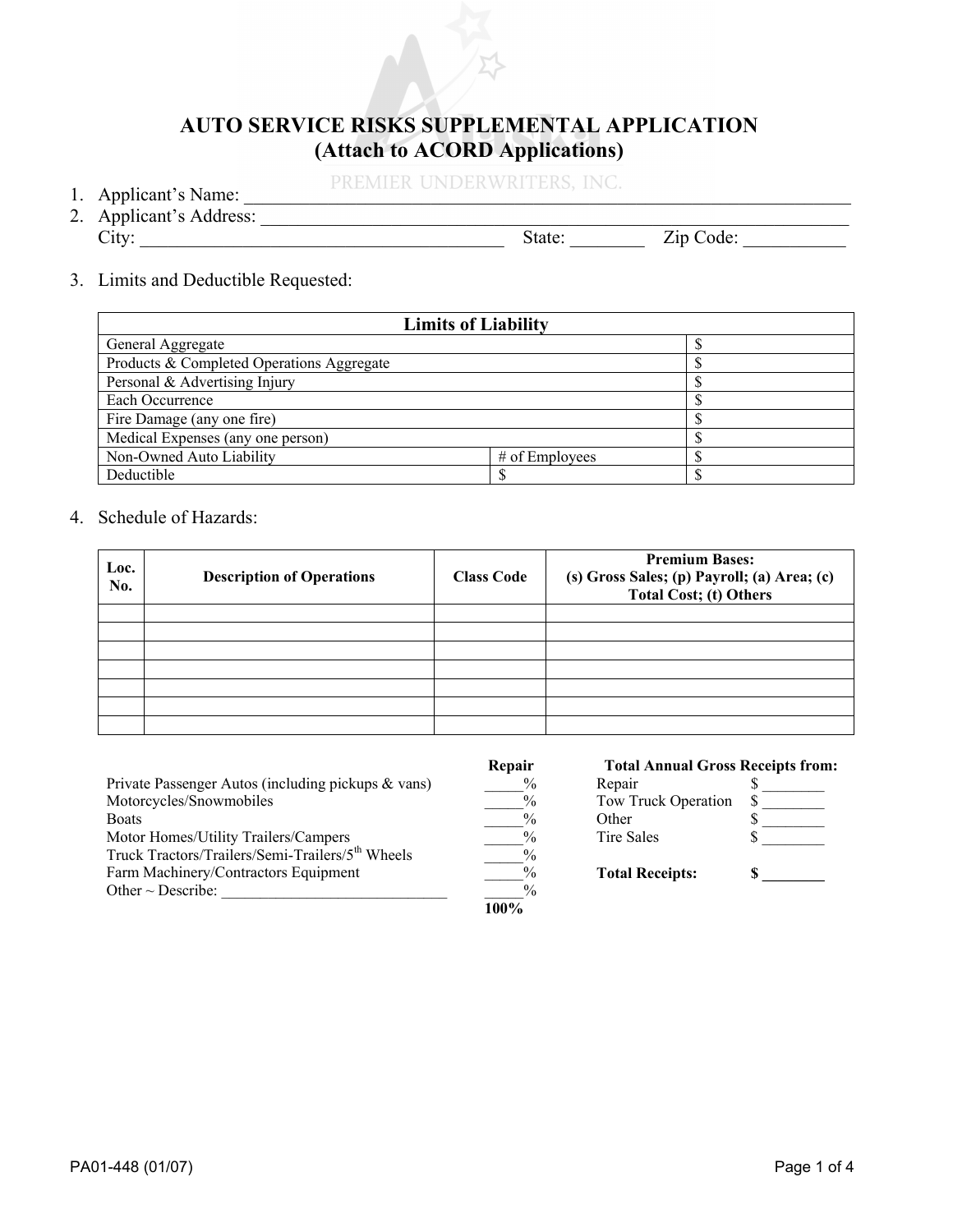5. Physical Damage to Customers' Autos:

Direct Primary Coverage for Loss or Damage to Customers'

 **OR** 

PREMIER UNDERWRITERS, INC.

□ Legal Liability Coverage for Loss or Damage to Customers' Autos

Premises:

|                   | <b>Address</b> | Limit | Deductible |
|-------------------|----------------|-------|------------|
| <b>Premises 1</b> |                |       |            |
|                   |                |       |            |
| <b>Premises 2</b> |                |       |            |
|                   |                |       |            |
| <b>Premises 3</b> |                |       |            |
|                   |                |       |            |

Tow Trucks:

|     | <b>Tow Trucks Described Below</b><br><b>Designate Individual Premises</b> |                       |            | <b>Premise Limit and Deductible</b> |                   |
|-----|---------------------------------------------------------------------------|-----------------------|------------|-------------------------------------|-------------------|
|     | Year                                                                      | <b>Make and Model</b> | <b>VIN</b> | Limit                               | <b>Deductible</b> |
|     |                                                                           |                       |            |                                     |                   |
|     |                                                                           |                       |            |                                     |                   |
| 3.  |                                                                           |                       |            |                                     |                   |
| -4. |                                                                           |                       |            |                                     | ሖ                 |

## **A. Please Answer All Questions:**

- 1. Do you modify vehicles for: Style?  $\Box$  Yes  $\Box$  No Performance?  $\Box$  Yes  $\Box$  No Handling Characteristics?  $\Box$  Yes  $\Box$  No
- 2. Do you install trailer hitches?  $\Box$  Yes  $\Box$  No If "Yes," advise percentage of total sales for hitch installation or repair:  $\%$
- 3. Do you perform any welding?  $\Box$  Yes  $\Box$  No If "Yes," explain:
- 4. Do you install or repair butane, propane or liquid petroleum systems?  $\Box$  Yes  $\Box$  No
- 5. Do you conduct any spray painting operations?  $\Box$  Yes  $\Box$  No If "Yes," do you have an OSHA or NFPA approved spray booth?  $\Box$  Yes  $\Box$  No If you do not have one of the above listed spray booths, explain extent of spray painting operations: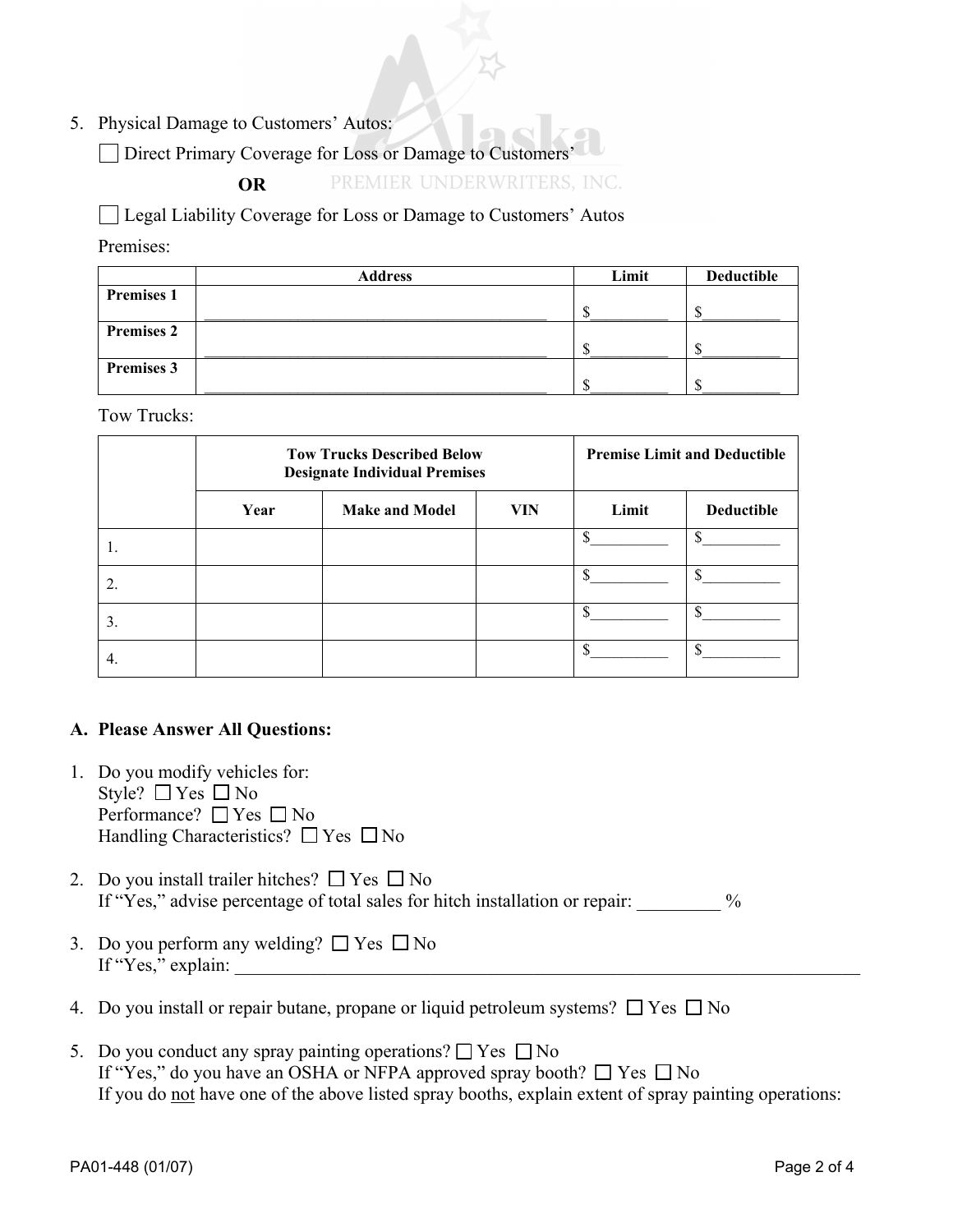| 6. Do you recap any tires? $\Box$ Yes $\Box$ No                                                                                                                                                                                                                                                                                                                                                                                                                                                                                                                                                                       |
|-----------------------------------------------------------------------------------------------------------------------------------------------------------------------------------------------------------------------------------------------------------------------------------------------------------------------------------------------------------------------------------------------------------------------------------------------------------------------------------------------------------------------------------------------------------------------------------------------------------------------|
| 7. Indicate the number of license plates you have: DERWRITERS, INC.<br>Dealers: Regular: Transporter: Other: Other:                                                                                                                                                                                                                                                                                                                                                                                                                                                                                                   |
| 8. Do you pick up or deliver automobiles? $\Box$ Yes $\Box$ No<br>If "Yes," indicate radius in miles: 50 mi. $\frac{9}{6}$ 50-200 mi. $\frac{9}{6}$ over 200 mi. $\frac{9}{6}$                                                                                                                                                                                                                                                                                                                                                                                                                                        |
| 9. Do you repossess autos? $\Box$ Yes $\Box$ No                                                                                                                                                                                                                                                                                                                                                                                                                                                                                                                                                                       |
| Are you towing for these entities under contract? $\Box$ Yes $\Box$ No                                                                                                                                                                                                                                                                                                                                                                                                                                                                                                                                                |
| 10. For wreckers/tow trucks: type of vehicles towed?                                                                                                                                                                                                                                                                                                                                                                                                                                                                                                                                                                  |
| 11. Do you engage in any dismantling/salvage or rebuilding autos? $\Box$ Yes $\Box$ No<br>If "Yes," please explain in C below.                                                                                                                                                                                                                                                                                                                                                                                                                                                                                        |
| <u> 1989 - Johann Harry Harry Harry Harry Harry Harry Harry Harry Harry Harry Harry Harry Harry Harry Harry Harry Harry Harry Harry Harry Harry Harry Harry Harry Harry Harry Harry Harry Harry Harry Harry Harry Harry Harry Ha</u><br>12. Where are keys to autos kept at night?                                                                                                                                                                                                                                                                                                                                    |
| Where are keys to autos kept during business hours?                                                                                                                                                                                                                                                                                                                                                                                                                                                                                                                                                                   |
| 13. Are autos kept: $\Box$ Inside $\Box$ % $\Box$ Outside $\Box$ %<br>Premises Alarmed? $\Box$ Yes $\Box$ No If Yes, type of Alarm                                                                                                                                                                                                                                                                                                                                                                                                                                                                                    |
| If autos are kept inside, indicate age, construction and condition of building:                                                                                                                                                                                                                                                                                                                                                                                                                                                                                                                                       |
| If autos are kept outside, is your lot protected on all sides by fence, chain, cable or pipe welded to or<br>connected through steel, concrete or heavy timber post and secured with a heavy gauge steel padlock?<br>$\Box$ Yes $\Box$ No<br>If "No," explain: $\sqrt{\frac{2}{\pi}}$ = $\sqrt{\frac{2}{\pi}}$ = $\sqrt{\frac{2}{\pi}}$ = $\sqrt{\frac{2}{\pi}}$ = $\sqrt{\frac{2}{\pi}}$ = $\sqrt{\frac{2}{\pi}}$ = $\sqrt{\frac{2}{\pi}}$ = $\sqrt{\frac{2}{\pi}}$ = $\sqrt{\frac{2}{\pi}}$ = $\sqrt{\frac{2}{\pi}}$ = $\sqrt{\frac{2}{\pi}}$ = $\sqrt{\frac{2}{\pi}}$ = $\sqrt{\frac{2}{\pi}}$ = $\sqrt{\frac{2}{$ |
|                                                                                                                                                                                                                                                                                                                                                                                                                                                                                                                                                                                                                       |
| 14. Is the parking area lighted at night? $\Box$ Yes $\Box$ No                                                                                                                                                                                                                                                                                                                                                                                                                                                                                                                                                        |
| 15. Do you employ a guard while business is closed? $\Box$ Yes $\Box$ No                                                                                                                                                                                                                                                                                                                                                                                                                                                                                                                                              |
| <b>B.</b> Employee and Driver Information<br>Complete the information below for ALL employees:                                                                                                                                                                                                                                                                                                                                                                                                                                                                                                                        |
| Indicate<br>Numher                                                                                                                                                                                                                                                                                                                                                                                                                                                                                                                                                                                                    |

| <b>Name</b> | <b>Drivers License</b><br><b>Number</b> | Date of<br><b>Birth</b> | Date of<br>Hire | <b>Number</b><br>of years<br>experience | Indicate<br>if Tow<br><b>Truck</b><br><b>Operator</b> |
|-------------|-----------------------------------------|-------------------------|-----------------|-----------------------------------------|-------------------------------------------------------|
|             |                                         |                         |                 |                                         |                                                       |
|             |                                         |                         |                 |                                         |                                                       |
|             |                                         |                         |                 |                                         |                                                       |